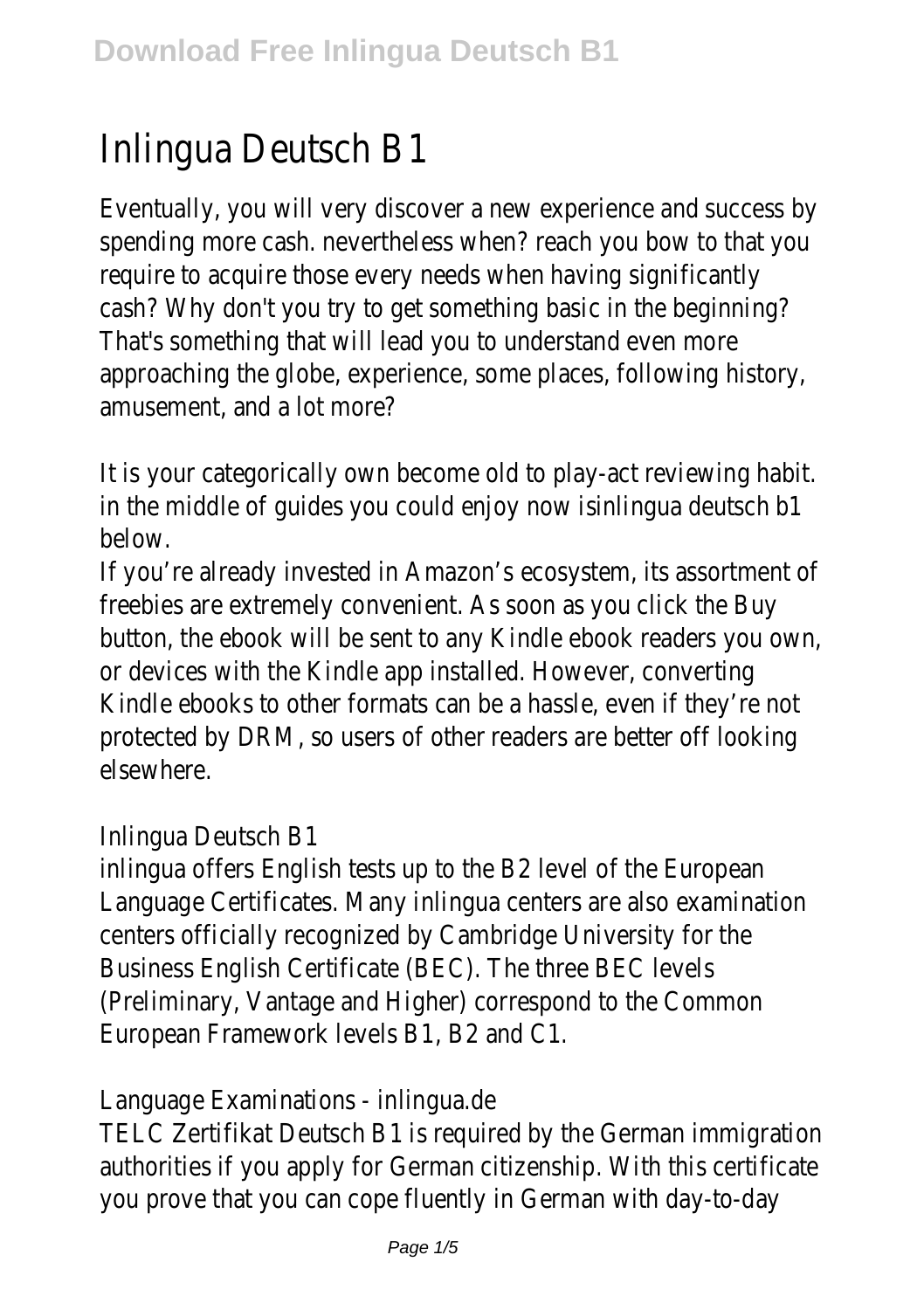situations and professional tasks in your field of work.

TELC Zertifikat Deutsch B1 Exam - inlingua Frankfurt Every morning you have lessons in a group of 4 to a maximum of 10 participants. In the afternoons you learn together with your colleagues or in self-study or you can do inlingua online learning exercises. In 8 weeks you complete a CEFR level, whether it is A1, A2, B1 or a higher level.

German Courses - inlingua Basel inlingua at the United Nations in Vienna. Vienna International Centre Room F0979 +43 1 2600 26311 iaea@inlingua.at. inlingua in the city. Neuer Markt 1 A-1010 Wien +43 1 512 22 25 wien@inlingua.at www.inlingua.at

German B1 Integrationsprüfung | inlingua Vienna IAEA The other B1 examination will be for those who only require the certificate for the IAEA language allowance. Both exams will be offered twice a year. The IAEA language allowance exam can also be taken on an individual basis with inlingua. The exams consist of two parts; a written part and an oral interview. Each part to be taken separately. German B1 Integrationsprüfung Monday, 16 th March 2020, 09:00

Certificates | inlingua Vienna IAEA

The language levels Each and every inlingua program is based on the Europe-wide standard set out by the Common European Framework (CEF), which covers beginners to native speaker levels. Level 1 – Basic understanding: CEF Level A2

The language levels - inlingua-frankfurt.de inlingua Basel is a local language school within a global network. 300 languages schools worldwide of which 14 in Switzerland. Learn German in Basel! 061 278 99 33<br>Page 2/5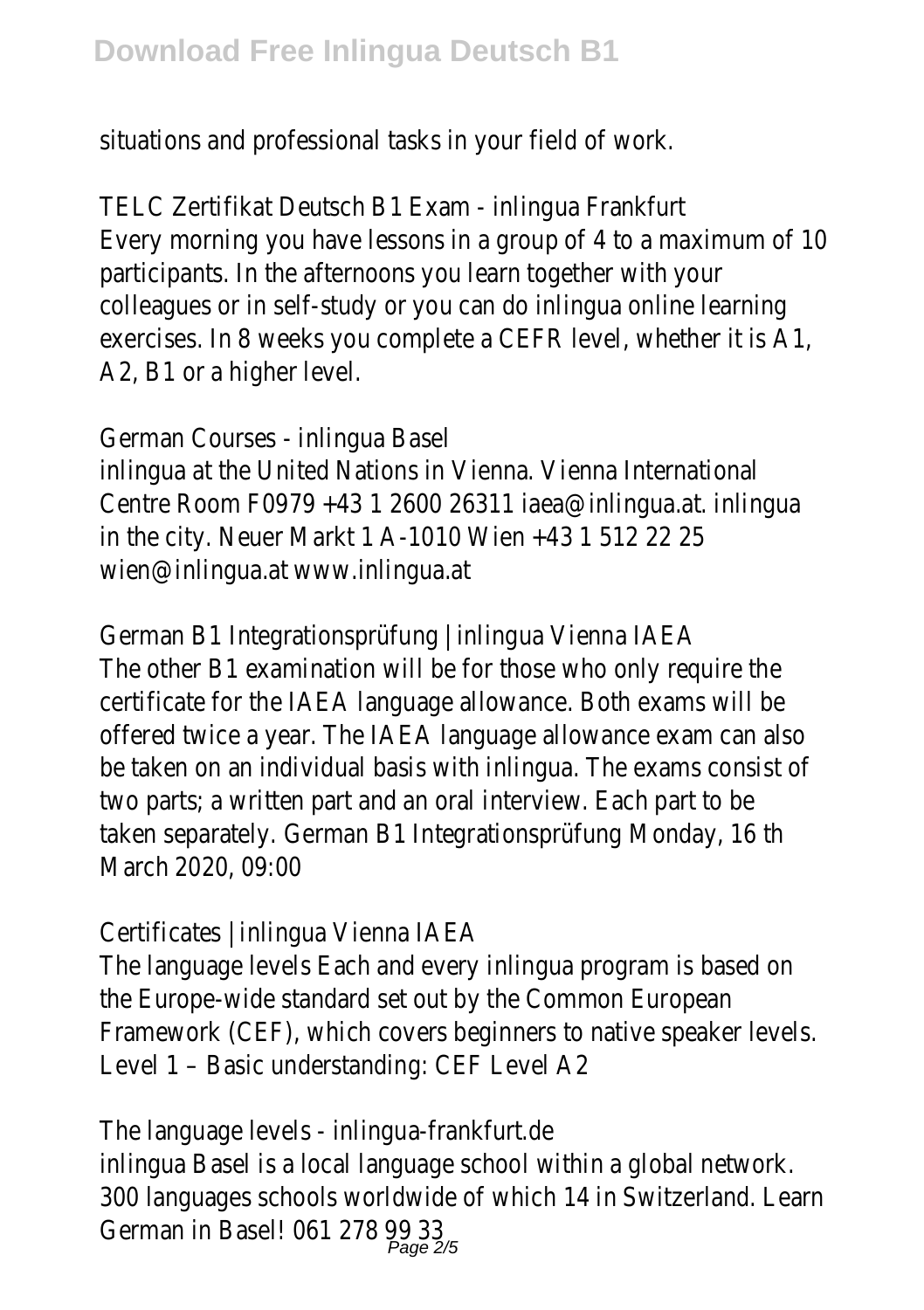inlingua Basel - Language school - Language courses in ... We offer you a free online language test which will help you determine your skill level.Complete our test in English, Spanish, German, French or Italian and receive your score immediately for free and without any commitment to book a course.; We also provide a wide range of courses for exam preparation.These classes target adults and companies and will best prepare you for success.

Language Test Online – inlingua

inlingua Singapore offers full-time courses in English and Chinese, and part-time courses in French, Korean, Spanish, Thai, German, Japanese, Italian, Malay, Indonesian, Vietnamese, and more! Located on Orchard Road in the centre of Singapore's shopping and restaurants, inlingua is convenient to visit, with comfortable classrooms, a Listening Area, corporate training space, tennis court and barbeque area.

Learn German in Singapore at inlingua School of Languages ... Take our free placement test to define the skill level of your English, German, French, Spanish or Italian inlingua Plus - the perfect fit Check our wide range of live conversation sessions, which form part of inlingua Plus and can be joined from anywhere at convenient times.

Language School – Worldwide Language Centers – inlingua inlingua Frankfurt is a certified examination Center for the European Language Certificates TELC. We prepare you for a German exam at the Level of your choice. You can sit exams directly at inlingua Frankfurt in order to achieve a German certificate that is officially recognised by the German authorities. telc Zertifikat Deutsch B1. telc Deutsch B2.

German certificates - inlingua Frankfurt Page 3/5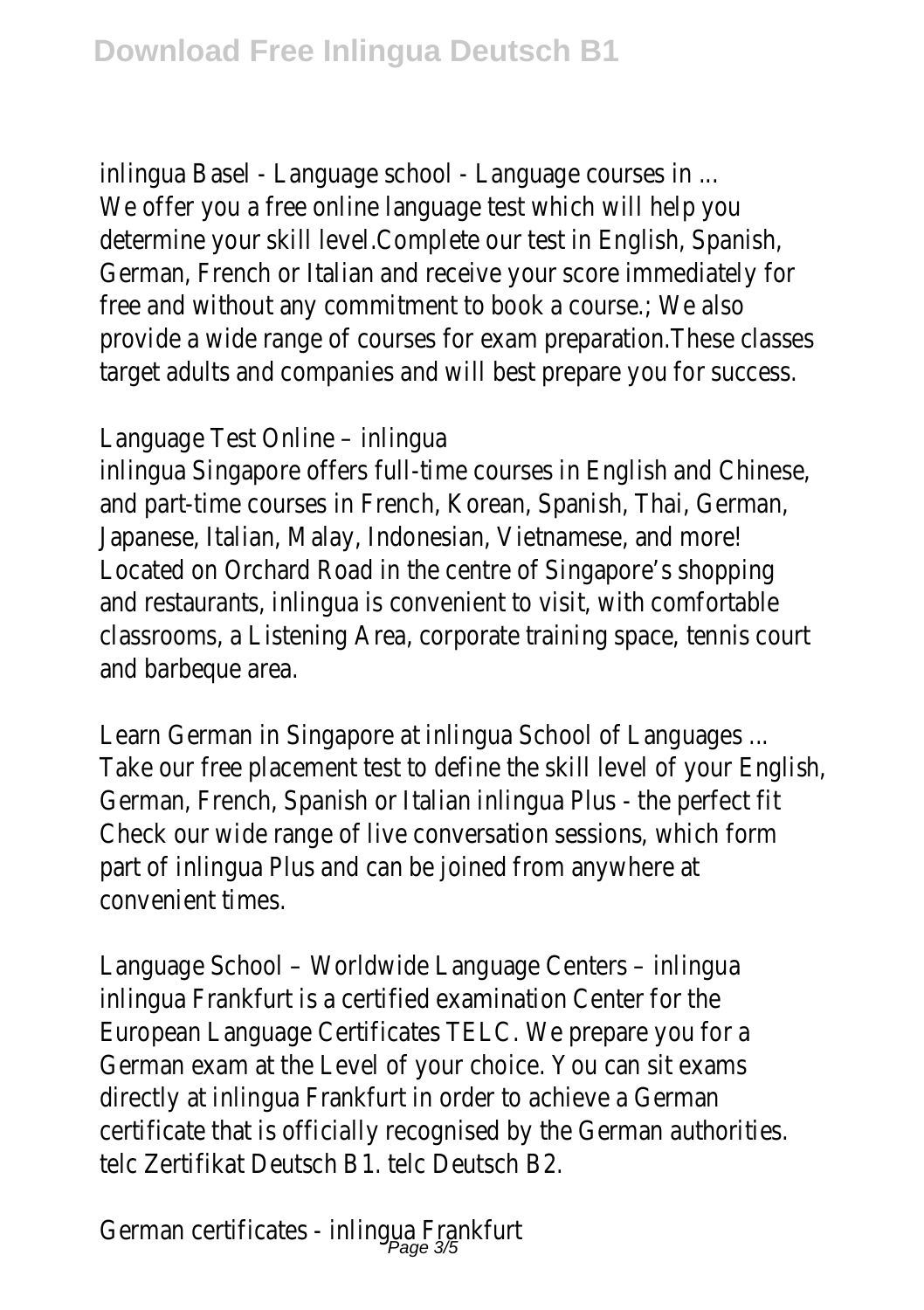Basel speaks inlingua Course Language - German English French Italian Spanish Russian Portuguese Swiss German Course Level - A1 A2 B1 B2 C1 C2 A1/A2 A2/B1 B1/B2 B2/C1 C1/C2

Course List - inlingua Basel

Learning German at inlingua Frankfurt Students participating in inlingua German courses learn to express themselves fluently in German step by step. Our German lessons focus on speaking and comprehension skills according to the inlingua method while developing proficiency in reading and writing as well.

## German courses - inlingua-frankfurt.de

The global network of inlingua. inlingua can rely on a worldwide network of independent licensees. These partners support the corporate image and coordinate local, national and international language training initiatives. Today, inlingua is represented by over 300 language centers in more than 30 countries all over the world.

Language Training – Success Story – inlingua Occupational German courses A2, B1, B2 & C1. In a work environment, it's especially important to be able to communicate clearly and specifically. With this in mind, we offer German courses that focus on the work environment that enable participants to learn work-related German.

Occupational German courses A2, B1, B2 & C1 Combine lively classroom training with the additional and effective inlingua online learning – with inlingua Plus! inlingua Plus is the perfect blended learning course and is available in five languages: English, French, Italian, Spanish and German.. inlingua classroom training as well as online learning are implemented with unique training methods and exclusive learning material.

Online Courses - inlingua Plus - inlingua<br>Page 4/5